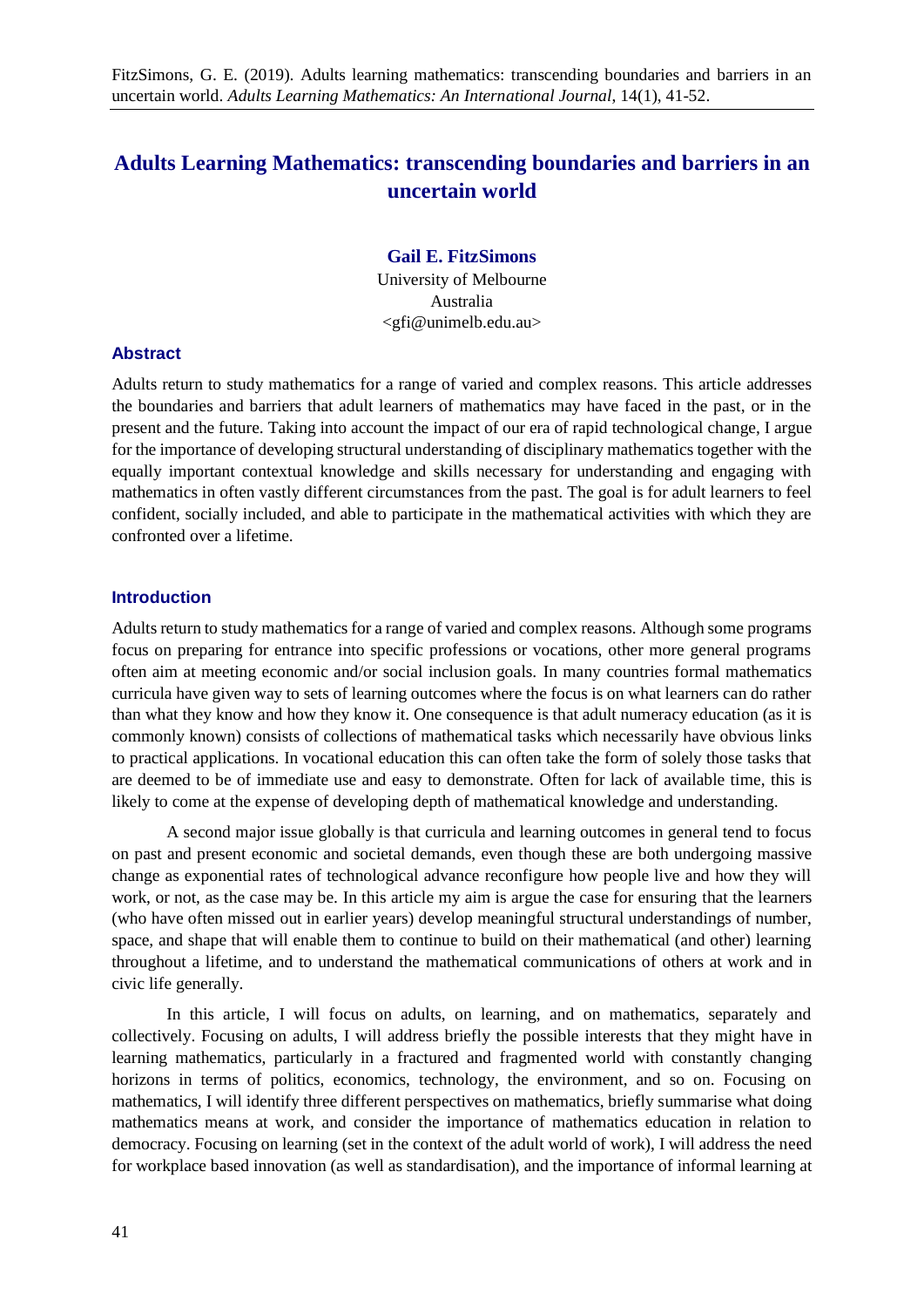work. I will draw on Bernstein's theories to stress the importance of understanding the big ideas of mathematics, and hence its underlying structures and relationships, as well as the crucial importance of contextual knowledge. Finally, in order to support the kind of mathematics education necessary in this era of globalisation and rapid change, bringing about uncertainties to a degree not previously experienced in human history, I will draw parallels between knowing in the discipline of mathematics and in the discipline of music.

## **Adults: what are their interests in learning mathematics?**

In this section I will survey major reasons, past, present, and future, for adults returning to study mathematics, highlighting some of the barriers and boundaries they have confronted in the past, and outlining those which the future might hold.

## **The past: unfinished business**

The first two parts of this section draw largely on FitzSimons (1994). For adults, unfinished business may arise from restricted access to mathematics education, or education more generally, due to a variety of reasons which may be broadly classified as socio-economic, socio-political, and cultural-historic, but which intersect and overlap, and are in a constant state of flux.

In the formative years, a variety of contextual situations may lead to a child missing school or changing schools frequently, or leaving school at or below the minimum age, perhaps even prematurely to their desires and/or abilities. These include relative poverty, chronic illness or unplanned pregnancy during the school years, social and cultural traditions and expectations (particularly in the case of girls and women), belonging to a social or cultural minority group, and family immigration choices. Deliberate acts of human aggression and/or destruction and cultural discrimination (race, gender, religion, etc.) also have potentially negative effects on children's education. Such acts include views of individual worth vs. political expediency (at all levels of education), outdated beliefs in conservatism (back-to-basics) and control in education (curriculum, pedagogy, & assessment), political preferences for funding favoured groups (classes, cultures, religions, etc.) while de-funding others, individual teachers' negative discrimination/mistreatment (mental, physical, racial, sexual, etc. abuse). On a more global scale, children's education may be disrupted or non-existent due to the impact of war, ethnic cleansing, and forced relocations; disruptions also occur as a result of environmental disasters, natural as well as due to human activity.

#### **The present: more contemporary reasons**

In addition to the desire to overcome and ameliorate prior disadvantage, as discussed above, adults may find themselves motivated to return to study mathematics for a variety of reasons, according to the circumstances they face at the time or see as likely in the future. As adults they are likely to have more agency and control over some things, but not all. The broad classifications listed above (social, cultural, economic, and political) may still apply.

From personal experience, one of the most important reasons for adults choosing to return to study mathematics is likely to be curiosity: the joy of wanting to learn (more) mathematics — its big ideas, techniques, puzzles, history, aesthetics, etc. — for its own sake, and now finding it actually making sense! Seeking personal enrichment and new friendships, and being among a group of likeminded adults who are sharing this journey, affectively (Kelly, 2018) and cognitively, in a respectful environment where no questions are belittled or ignored — no matter how seemingly oblique or "dumb," and encouragement is pervasive — are motivations among adult learners. The fact that there are alternative, meaningful, and respectful adult teaching approaches, accepting that there are many points of view and ways of looking at problems which are frequently derived from the adults' own experiences, also encourages people to join and remain with the class. Helping others, such as children,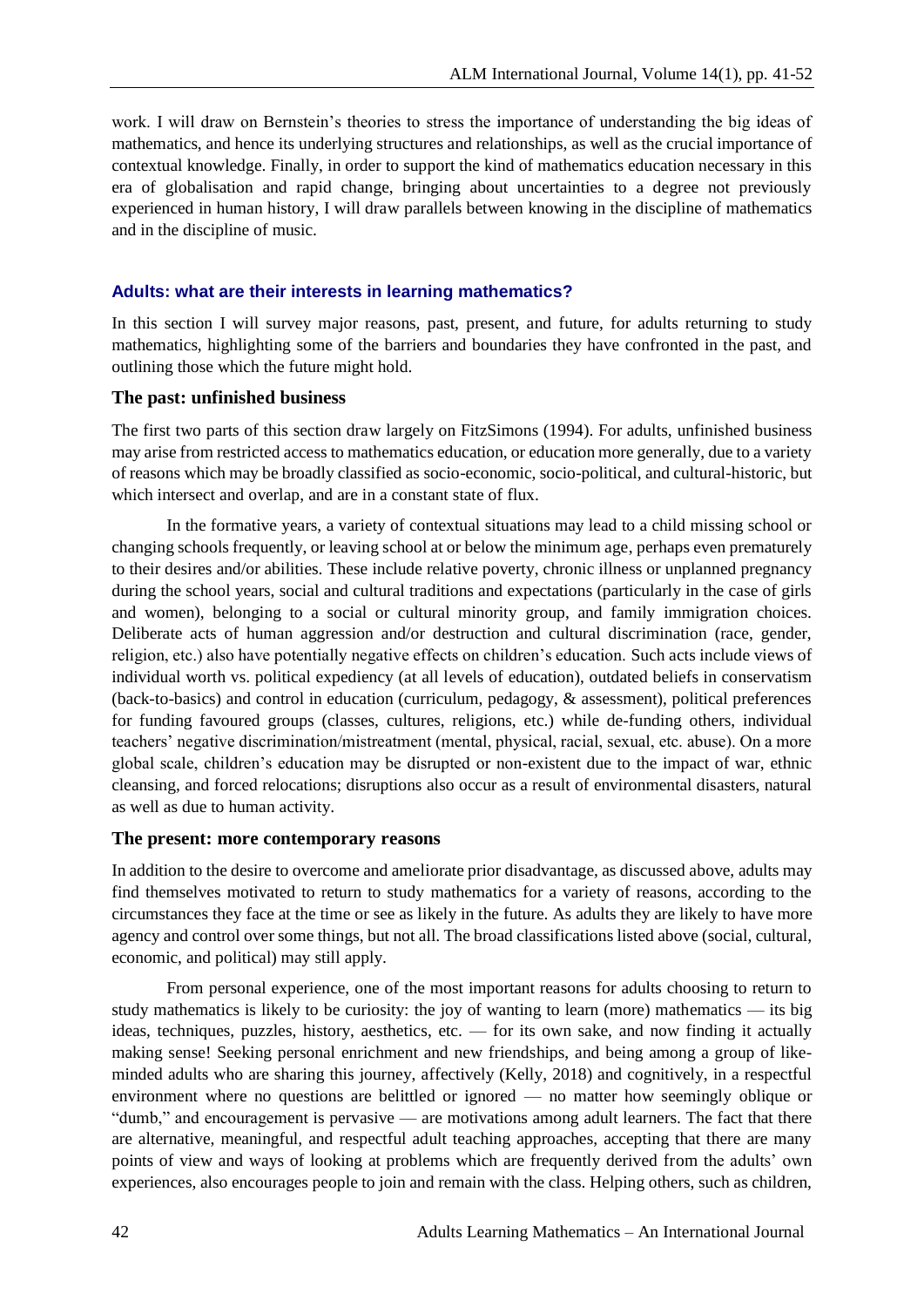and other family members, also community groups (e.g., children's homework, a family business, social or political groups) is often given as a reason for joining a class. There might also be an expressed need to keep up with technology, especially new mathematical and other learning technologies, or to (re)learn mathematics in English or other new home language (see, e.g., Safford-Ramus, Maaß, & Süss-Stepancik, 2018).

Very often, the desire to study mathematics arises from a re-evaluation of the learner's current situation. It could be finding a new direction, often after a significant life change, including relationship breakup, children all left school/home, release from carer's duties, etc. It could be due to the dawning realization of having had limited options over a lifetime or in current work, for example, and attempting to overcome these. For many people at this point, the need (but not necessarily the desire) to study mathematics could arise as a compulsory requirement: as a condition for receiving government or other benefits, or as an entry test or hurdle requirement for employment and/or further education. Sometimes awareness of the importance of being able to do more mathematics, and to feel comfortable in using it, arises part-way through, or even after, programs delivered in or for the workplace, as people feel more empowered to negotiate, to answer back to employers' claims of poor work practice based on incorrect or misleading statistical claims. On a more positive note, workers feel more empowered to ask intelligent questions about work practice with a view to improvement or the avoidance of serious errors (FitzSimons, 2014, 2015; FitzSimons & Boistrup, 2017; Kelly, 2018).

## **Contemporary and future issues: globalisation and technology**

Many of the issues listed above are related to the phenomenon of globalisation which has, by its very nature, changed the conditions of living and working (in the industrialised world, at least) over a relatively short space of time.

The phenomenon of globalisation has been characterised as a series of inter-related flows, including knowledge, capital, jobs, people and cultures, ecological systems. It is also associated with increasingly rapid developments in information and communication technologies [ICTs] as well as transport, facilitating cultural and economic exchange. (CIEAEM, 2010)

Underlining the massive changes in the way that people have lived and worked, Gray (2016) reminds us that the first Industrial Revolution used water and steam power to mechanize production, the second used electric power to create mass production, and the third used electronics and information technology to automate production. He claims that the fourth Industrial Revolution (where we now find ourselves) builds on the third, the digital revolution that has been occurring since the middle of the last century.

Discussing the fourth Industrial Revolution from a human capital perspective, Gray (2016) argued that there will be major changes to the skills that have, until recently, been considered important in the workforce. Technological developments which transcend national boundaries are transforming the way people live and the way they work. This means that some jobs will disappear, others will grow, and jobs that don't even exist today will become commonplace. As a consequence, creativity will become one of the top three skills workers will need to accommodate new products, new technologies, and new ways of working. People working in sales and manufacturing will need new skills, such as technological literacy. The likelihood is that there will be several changes of jobs and even occupations, in different geographical locations, periods of unemployment or under-employment, and either more casualised/contract labour or relatively more secure employment for the fortunate, with a hollowing out at the centre. Automation and the technologically mediated global movement of people, knowledge, and capital, is profoundly changing work and working lives. The demand for highly skilled workers has increased while the demand for workers with less education and lower skills has decreased.

By 2020 the top three skills needed by workers will be: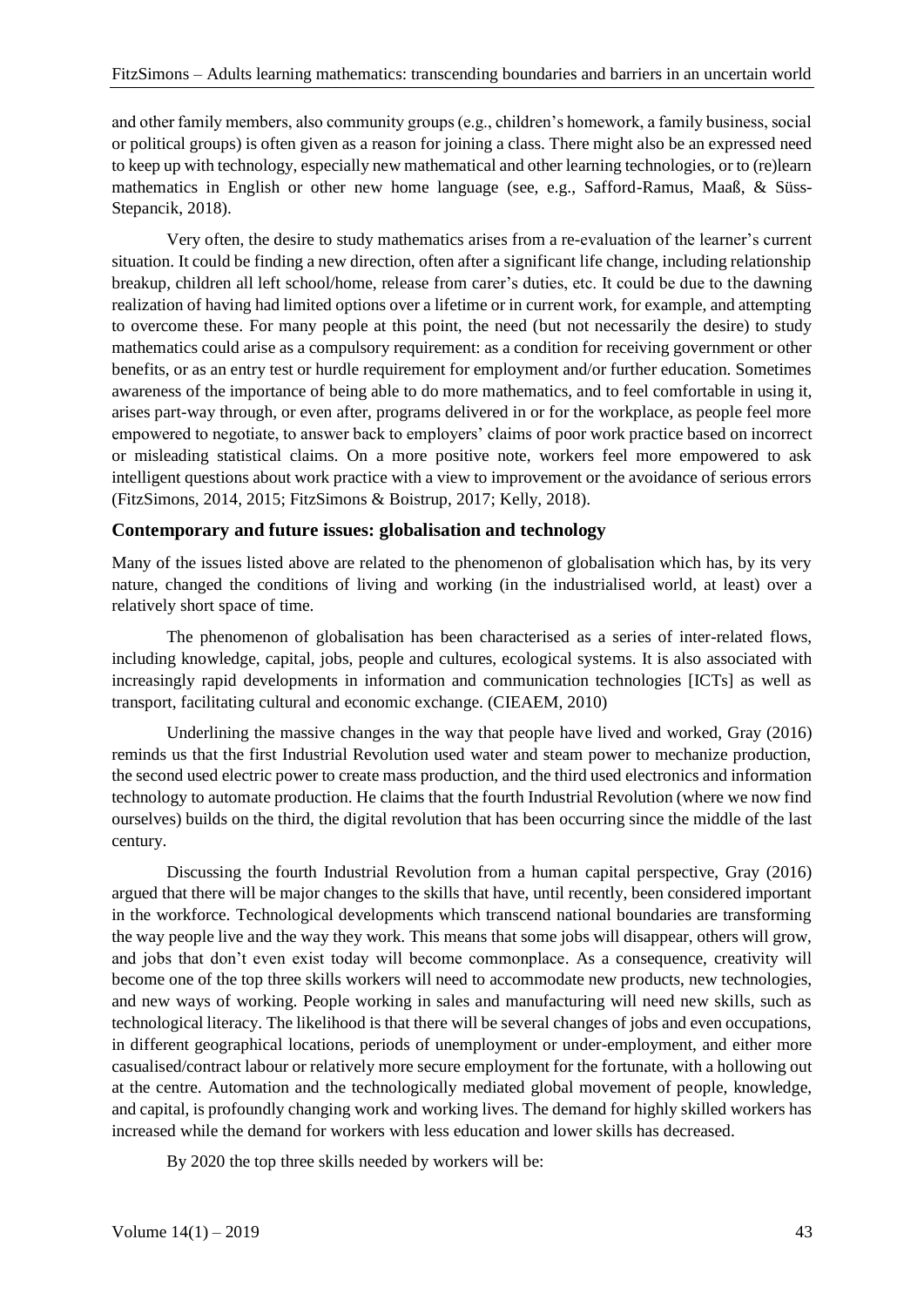- Complex problem solving
- Critical thinking
- Creativity (Gray, 2016).

This global shift towards the ongoing development of advanced technologies in work and elsewhere has implications for education, particularly for adults returning to study mathematics for work related reasons. They are likely to be involved in various forms of education throughout their lifetimes, while having to adapt to ongoing technological change in the mathematics classroom and beyond. No longer is it sufficient to equip adults with just the so-called "basic skills," important as they are. Adults need to understand the structural properties of number and quantities, right from the beginning (Tuominen, Andersson, Boistrup, & Eriksson, 2018), as I will discuss later.

On a personal note, I grew up in an age of apparent certainty, change happened at much slower rate, jobs were for life, and vocational qualifications or a basic university education was for most people considered the completion of an education. Lifelong learning was not even considered as a possibility or necessity, technology was in its infancy, and school subjects were compartmentalised; learning mathematics had little or no obvious relation to any other school subject or everyday life, apart from number skills and measurement.

As a mathematics teacher over many decades, and across different sectors of education, I have had to learn new content, new pedagogies, and new techniques. In terms of mathematical content, I was able to do this relatively easily because I had a sound understanding of the basic structures of mathematics. Any teacher or researcher starting in a new position will also realize just how much they need to learn about the context: "how things are done around here." These ideas about the need for mathematical structures and contextual knowledge will be elaborated on below.

Considering that the fourth Industrial Revolution is already upon us, and likely to intensify in ways we cannot as yet conceive, how can we as members of ALM, as mathematics (& statistics) teachers in adult, vocational, and further education, and as researchers, support our students to prepare for learning new ways of living and working (just as people of my generation have had to learn about and to participate with some degree of confidence in the rapidly evolving technological world)? This means not only preparing for participation in the economic sphere, but also in the aesthetic and cultural spheres where mathematics plays an integral role as part of our humanity.

## **Perspectives on mathematics**

The word mathematics is often taken for granted. In this section I offer a brief selection from the literature to illustrate the complexity of the concept of mathematics, going beyond the relatively narrow impression given by most school mathematics texts and public discourse, thereby setting implicit boundaries as to what is valued in society.

## **A cognitive perspective**

According to David Tall (2013, see chapter 6), mathematical thinking develops through three worlds of mathematics:

- the practical mathematics of shape and number, with experiences in shape, space, and arithmetic (embodied operations);
- theoretical mathematics with a focus on properties, leading to Euclidean proof and algebra, and definitions based on known objects and operations; &
- formal mathematics, working with properties proved from given axioms and definitions, and formal objects based on formal definitions.

Tall stresses that each world is interlinked with the others and valuable in its own right.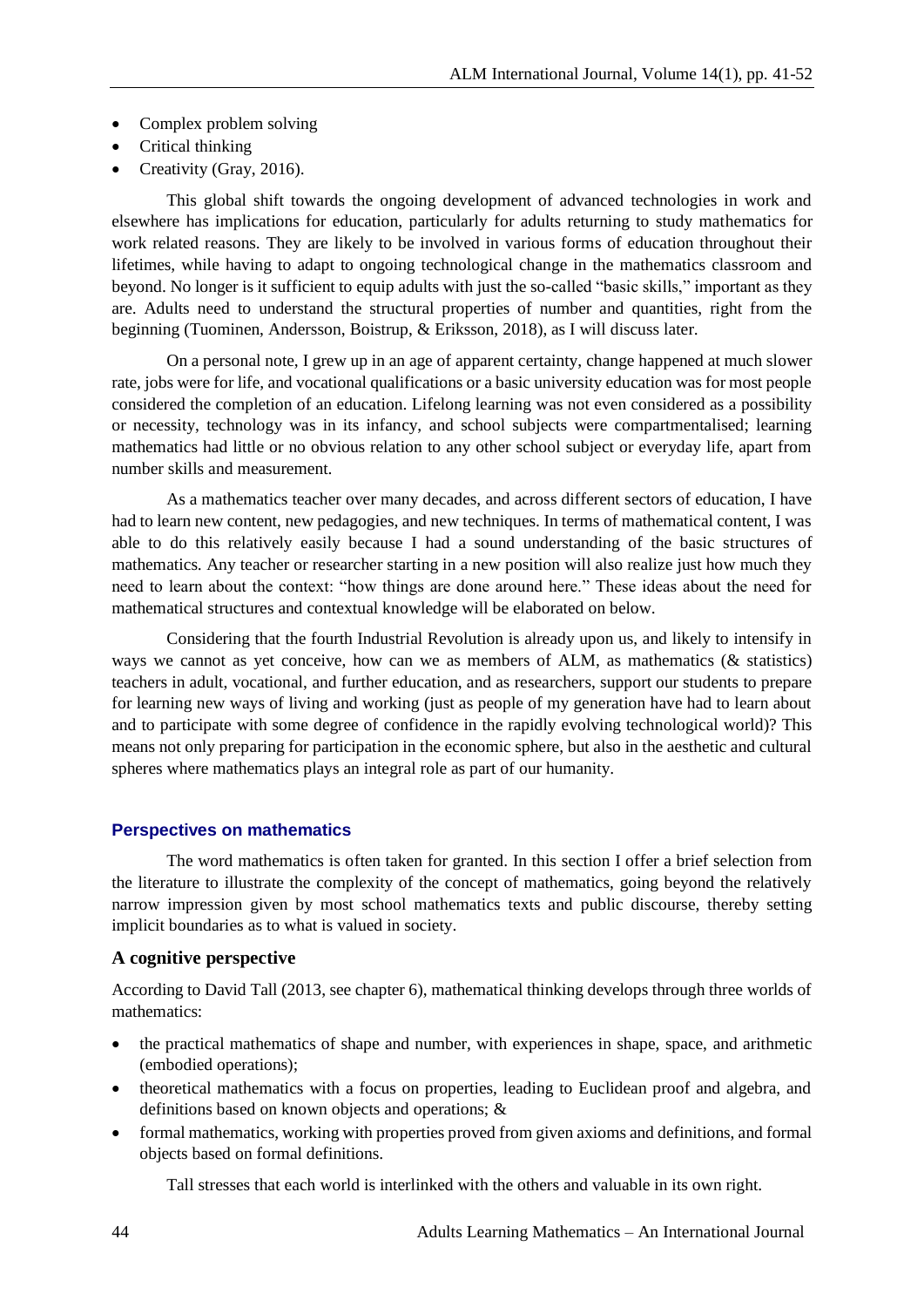Although invisible in most workplaces, the logic and mathematical power of formal mathematics underpin technologies of management and production: for example, extending human capabilities in the realms micro- and nano-technology, extreme speeds, temperatures, distances, etc. The more easily visible theoretical mathematics, with its symbolic algebra and geometry, can be seen in the functioning and design of spreadsheets, three-dimensional machining, and quality control statistics, for example. Finally, the conceptual embodiment of shape and space, the operational symbolism of arithmetic, with ubiquitous forms of measurement (formal and informal) are the most easily visible forms of practical mathematics (FitzSimons & Boistrup, 2017). Although practical mathematics is where we begin as humans, it is also an essential part of much mathematical activity at work and elsewhere to ensure that desired outcomes may actually be achieved. One important aspect of doing mathematics is accurate communication.

## **A sociocultural perspective**

Anna Sfard (2017, p. 42), in her conceptualisation of mathematics "as a certain well-defined form of communication," asserts that: "to think mathematically means communicating — with others or with oneself" — in the special way generally endorsed by the mathematical community. Her major contribution to the field is that cognition and communication are fully integrated, and she coined the word commognition to capture this.

## **A philosophical perspective**

Roland Fischer (1993) provides an explanation for the apparent alienation of people from mathematics on a personal level when he outlines the duality of mathematics as a means and a system:

Mathematics provides a means for individuals to explain and control complex situations of the natural and of the artificial environment and to communicate about those situations.

Mathematics is also a system of concepts, algorithms and rules, embodied in us, in our thinking and doing; we are subject to this system, it determines parts of our identity. This system runs from everyday quantifications to elaborated patterns of natural phenomena to complex mechanisms of the modern economy. (pp. 113-114)

It is the systemic, embodied, side of mathematics which is often overlooked in public discourse. However, both aspects have a role to play in people's lives, and mathematics education plays a crucial role in helping learners of all ages to develop agency. (See FitzSimons, 2002, for further discussion on mathematics and mathematics education.)

## **Doing mathematics at work (paid & unpaid)**

Doing mathematics at school and doing mathematics at work are two very different activities, epistemologically and socioculturally (FitzSimons, 2013). Most mathematics teachers and students who visit work sites, and even workers themselves, find it very difficult to recognize any activity they are able to judge as being mathematical beyond number and measurement. At work, according to FitzSimons and Boistrup (2017):

people are required to use, develop, and communicate mathematical ideas and techniques in a diversity of ways with others who have differing expertise, experience, and interests, including in mathematics itself. Problems requiring mathematical reasoning and calculations are usually embedded in physical and/or intellectual tasks, rich in context, with a range of constraints that are oftentimes mutually contradictory, but always need a workable answer & within a short space of time. ... In many jobs problem solving is an expected and routine part of the day's work: Every new request or order requires an original or customised solution within given parameters. Whether using mathematics explicitly or implicitly in these processes, no matter how trivial, the worker must also take into account all of the relevant contextual knowledge in their decision making. Crucially, the kinds and complexity of problems that occur at work contrast sharply with those found in formal mathematics education texts and assessment tasks. (pp. 229-230)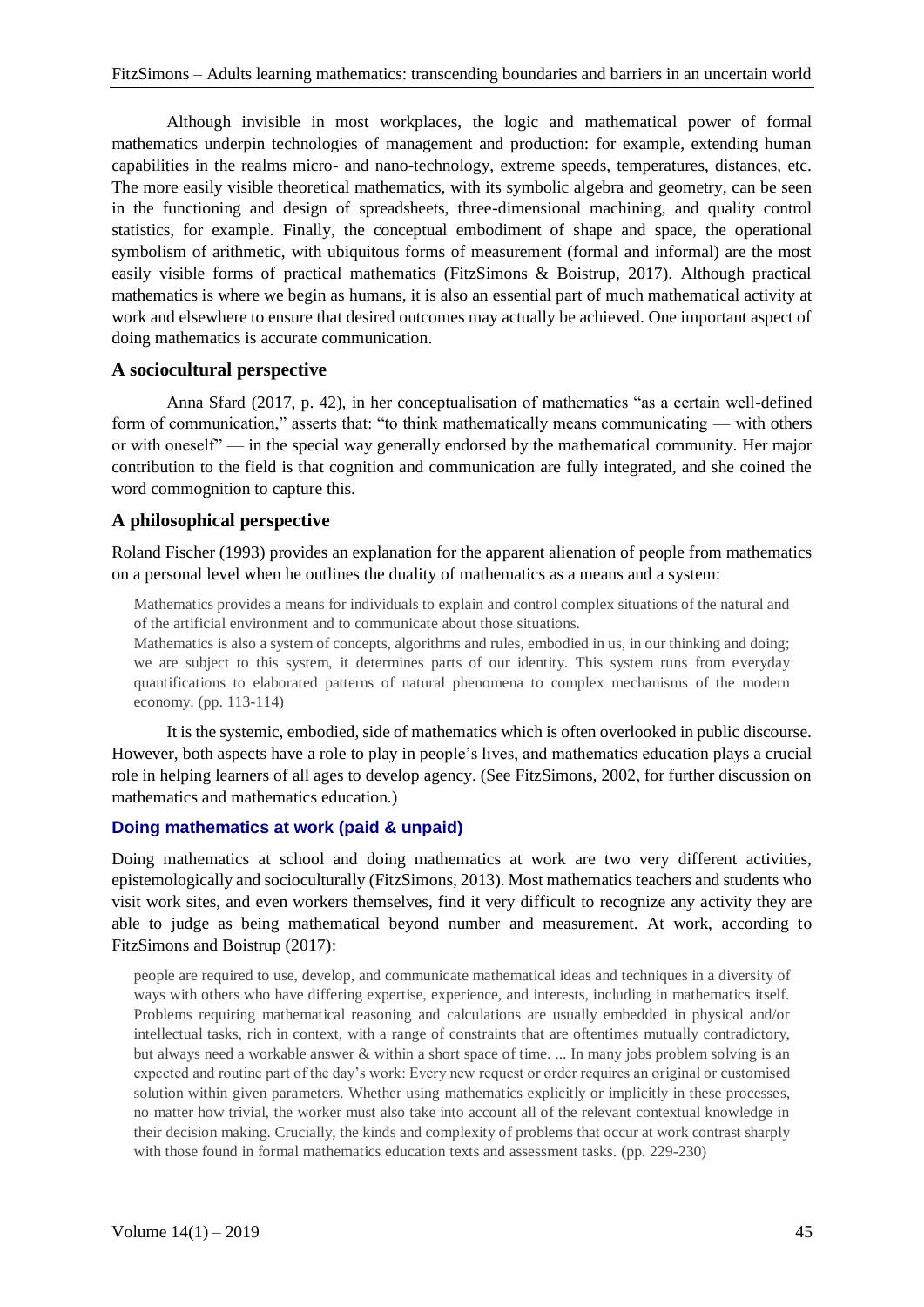One of the most important aspects of working life is the continuous learning that takes place, mostly unconsciously and generally unremarked. First, however, I briefly address pedagogic rights.

#### **Democracy and mathematics education**

Bernstein (2000) advocates three pedagogic rights which enable democracy to function: enhancement, inclusion, and participation. At an individual level, the right to enhancement is the right to the means of critical understanding and to new possibilities and a condition for confidence. At the social level, is the right to be included, socially, intellectually, culturally, and personally (inclusion). At the political level, the right to participate must be about practice which has outcomes (participation). How can adult mathematics education position itself to support students in asserting these three rights, so essential in this uncertain world of rapid economic, social, and technological change?

Bernstein (2000) discusses formal mathematical pedagogic situations, where arbitrary selections are made from the discipline of mathematics which provide different forms of consciousness to different social groups, with differential access to what he terms unthinkable knowledge in the possibility of new knowledge creation (e.g., curiosity, creativity, innovation), as distinct from thinkable knowledge which takes the form of official knowledge (e.g., rule following). Given that both forms of mathematical knowledge, thinkable and unthinkable, are likely to support adults developing agency in work and life generally, in line with the future trends outlined above, I turn to the kind of mathematics education which encompasses both kinds of knowledge development.

### **Perspectives on learning**

In this section I will focus on the kinds of learning that can take place in adults' lives, where their mathematical knowledge and skills can play a crucial role in supporting others as well as in enhancing their own agency in our era of rapid change and uncertainty.

## **Learning through practice-based innovation**

Learning takes place throughout a lifetime, consciously or otherwise. As discussed above, adults today will have a much greater need to learn than in generations of the past, especially in relation to the need for innovation. In the workplace, Ellström (2010) identified practice-based innovation as a cyclical process of learning emanating from the problems that need to be addressed and solved on a daily basis. The need for innovation may occur within a logic of production, where speed, accuracy, and consistency are needed and valued in routine procedures and processes — for example in standardised medical and scientific procedures or manufacturing production processes. Starting from the explicit work process, officially prescribed and based on existing codified knowledge (theories, models, etc.), following the logic of production there is a process of adaptive learning and reproduction which results in the implicit work process, where the work is subjectively interpreted and performed on the basis of tacit knowledge. However, where possible legally and in practice, variation and improvisation play a role leading to developmental learning, and the task is transformed through what Ellström termed the logic of development, where questioning, creativity and innovation are more highly valued. As these innovations are accommodated into explicit work practice, the cycle continues. The relationship with Gray's (2016) top three skills of Complex problem solving, Critical thinking, and Creativity is clearly apparent here. In many jobs, problem solving is an expected and routine part of the day's work, where each new "task" demands individualised attention to specific contextual setting and "customer" request, whether arising from within or beyond the actual worksite.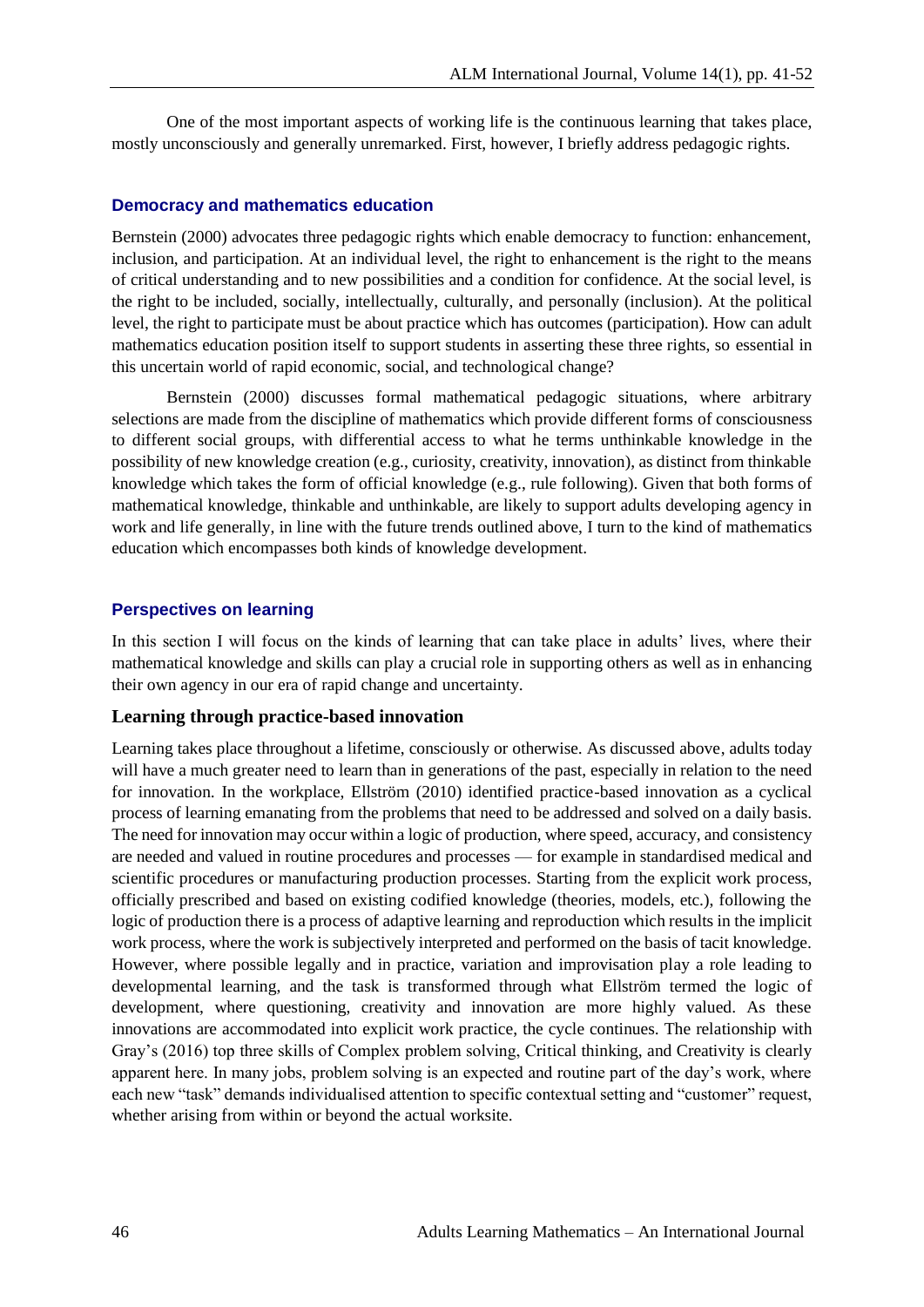## **Informal learning at work**

As noted above, many people do not consciously recognize that learning takes place at work. Learning via non-formal education may occur via specific activities such as training courses in new procedures or new skills development. Informal learning at work is an ongoing process that encompasses personal, social, and cultural knowledges and skills (Eraut, 2004). Importantly, there is an ongoing need for communication of an educative kind between stakeholders where information, often mathematical, is sought and shared (see, e.g., FitzSimons, 2013). Such communication can be considered as a pedagogic relation (Bernstein, 2000). People's mathematics-related knowledge is, or can be, transformed from the academic discipline of mathematics to address the specific context of the problem at hand. Pedagogic relations occur frequently in communications at work, for example between: (a) co-workers, (b) managers or team leaders and workers, (c) clients and their suppliers of services or goods, etc. Workplace mathematics is not commonly recognized as a pedagogic activity, unlike school mathematics where the activity takes place within recognized spaces, at particular times, for given periods, with a recognizable hierarchy between the teacher and the taught. School mathematics curriculum and assessment is generally controlled by external authorities, and conducted via a limited range of activities, mostly verbal and written, sometimes online, and sometimes with specific mathematical tools such as rulers and protractors. By contrast, mathematics at work may be partially or completely structured by the available artefacts and employing a range of verbal and non-verbal communication modalities (Björklund Boistrup & Gustafsson, 2014), and takes place within a wide range of possible constraints, such as time, money, specific industrial legal requirements, and occupational health and safety laws. Most important, mathematical solutions at work need to be fit for the particular purpose and error free.

## **Pedagogic relations at work**

How do pedagogic relations at work actually function? Following Hordern (2014), recontextualisation offers a powerful means of "bridging the gap" between theoretical and experiential knowledge. Recontextualisation combines the disciplinary knowledge of mathematics with contextual knowledge of the specific situation, including personal and sociocultural knowledges, in the form of communication (with self or others; cf. Sfard, 2017). Adult students in formal education also need to learn these skills to communicate effectively with other stakeholders. Doing mathematics at work (& elsewhere) involves: learning to find out what to do, how to do it, when, where, how often, and sometimes why, ... until there are no more questions. However, the learning and teaching process is two-way, depending on who has information and/or authority to speak, to ask, and to answer (FitzSimons & Boistrup, 2017). Communicating at work can take place through symbols, diagrams, speech, gestures, and so on — often simultaneously, described by Björklund Boistrup and Gustafsson (2014) as multimodal. In summary, (mathematical) recontextualisation at work involves transforming what you know, both mathematically and contextually, to make the most appropriate decision; or perhaps even to ask further questions.

## **The importance of knowledge structures**

In order for adults to be able communicate effectively at work and elsewhere, what kind of mathematical knowledge structures do they need? Is it enough to teach them only "the skills they need" — as seems to be common practice in many English-speaking countries around the world where competency-based frameworks hold sway over adult literacy and numeracy as well as vocational education? Random collections of mathematical rules and 'tricks' needed for particular contexts will not be sufficient for learners/workers to develop new knowledge to meet local conditions unless they have access to the integrating structures of the discipline of mathematics as a foundation on which to build.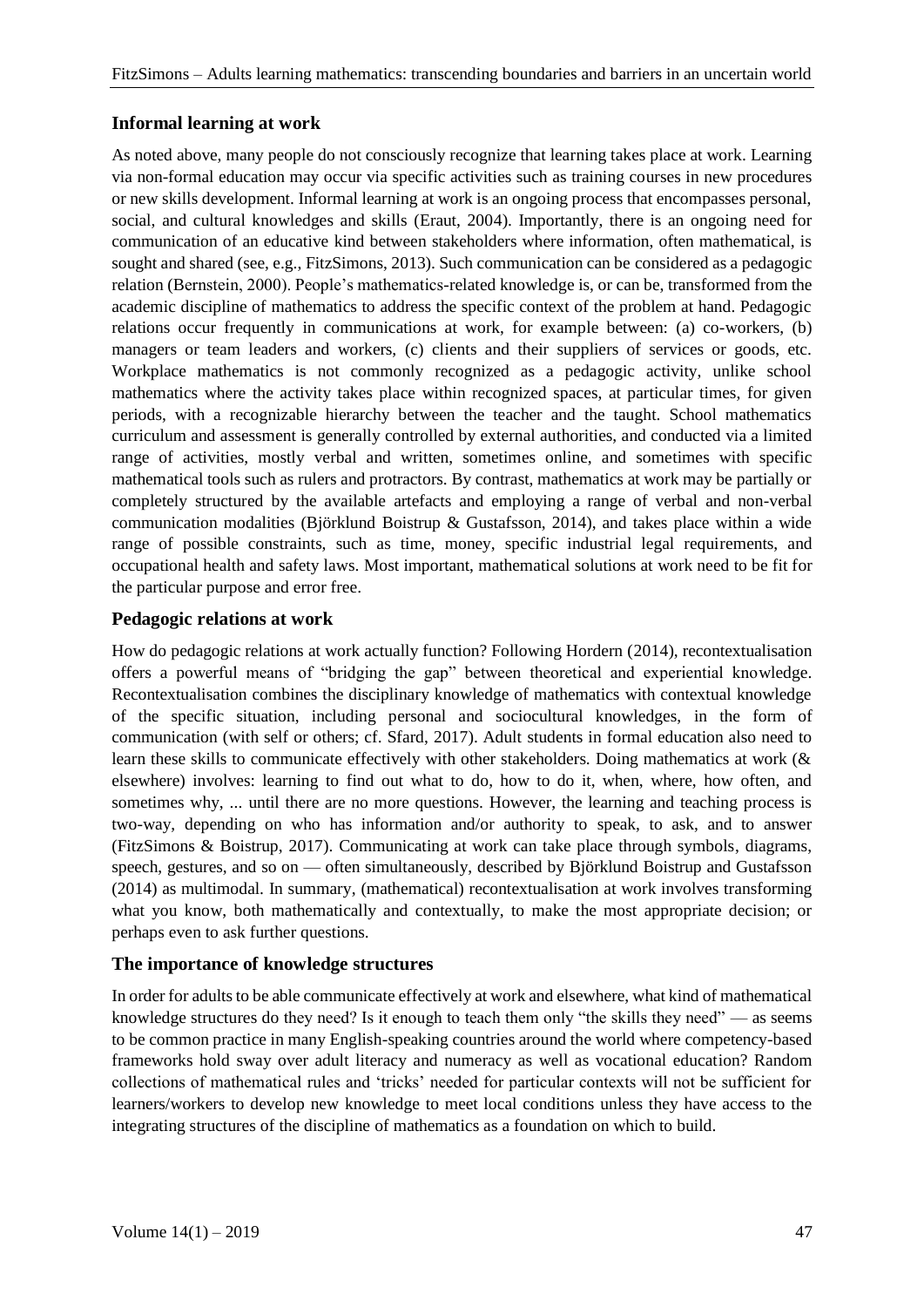## **The importance of both vertical discourse and horizontal discourse**

Bernstein (2000) describes vertical discourses such as mathematics as being comprised of disciplinary knowledge (albeit fallible), theoretical, conceptual, and generalizable knowledge, coherent, explicit, and systematically principled. Because the procedures of vertical discourse are linked hierarchically, they allow the integration of meanings beyond relevance to specific contexts. In other words, once you understand a mathematical principle, you can use it in a range of contexts. However, although a working understanding of the vertical discourse of mathematics (at whatever level the person has reached) is essential, it is not enough to guarantee that a person will be able to communicate and participate fully at work or as a citizen. Knowledge of the horizontal discourse within the particular context is also absolutely necessary to make sense of the task at hand.

According to Bernstein (2000), horizontal discourse refers to contextual knowledge, which is likely to be oral, ... tacit, multi-layered, and contradictory across but not within contexts (p. 157). Individual skills may have nothing in common with other skills, but may be related to specific contexts or to everyday life, and pedagogic practices for these may well vary with each activity. Examples include learning to tie up one's own shoe laces, brush one's teeth, ride a bicycle, drive a car, make a cup of tea, ... Such knowledges are "culturally localised, and evoked by contexts whose reading is unproblematic" (p. 159). (As an aside, these kinds of skills may be lost with the degeneration that occurs with old age!) A person may build up an extensive repertoire of strategies which may vary according to the context; a group may likewise build up a reservoir of strategies of operational knowledges. In horizontal discourse, there is not necessarily one best strategy relevant to any particular context. (See FitzSimons & Boistrup, 2017, for further explanation in relation to mathematics at work.)

Being competent to work within the vertical discourse of mathematics is necessary but not sufficient. When employers complain that new graduates cannot use their mathematical knowledge and skills, this is because they have not yet comprehended the horizontal discourse at the local worksite. There are specific ways of being a research scientist, a mathematics teacher, a plumber, etc., and it is also crucial for learners and workers to develop the necessary situational and contextual knowledge and skills (practical, personal, social, structural, etc).

In order to illustrate the claims made above in relation to knowledge structures, I turn to the theoretical discipline and practice of music which in many ways bears a parallel to mathematics but may offer insights through the potential lack of familiarity (or "otherness") to many readers belonging to the adult mathematics education community.

## **Mathematics and music**

Structured bodies of knowledge are important. They allow us to account for and explain the natural and social world in systematic ways, and to participate in, and reflect on key human experiences (see Bernstein & Democracy, above) such as in the literary, visual, or musical domains. Disciplines such as mathematics and music enable abstraction, reflection, prediction, and application across time and contexts.

At ALM conferences, music has played a big role over the last 25 years in supporting social cohesion and in breaking down potential boundaries between the many international participants in an enjoyable and instructive way. Many conference delegates have revealed hitherto unknown talents in musical and theatrical performance. (This was particularly in evidence at the ALM 25 conference dinner!) The question is: How is it that people can have agency to learn and to create new music beyond merely learning by imitation — important as that is in passing on cultural knowledges and skills?

Music and mathematics have many similarities. Music performance, like mathematics, requires mastery of simple pieces, gradually building up to a reflective, nuanced, and more original practice.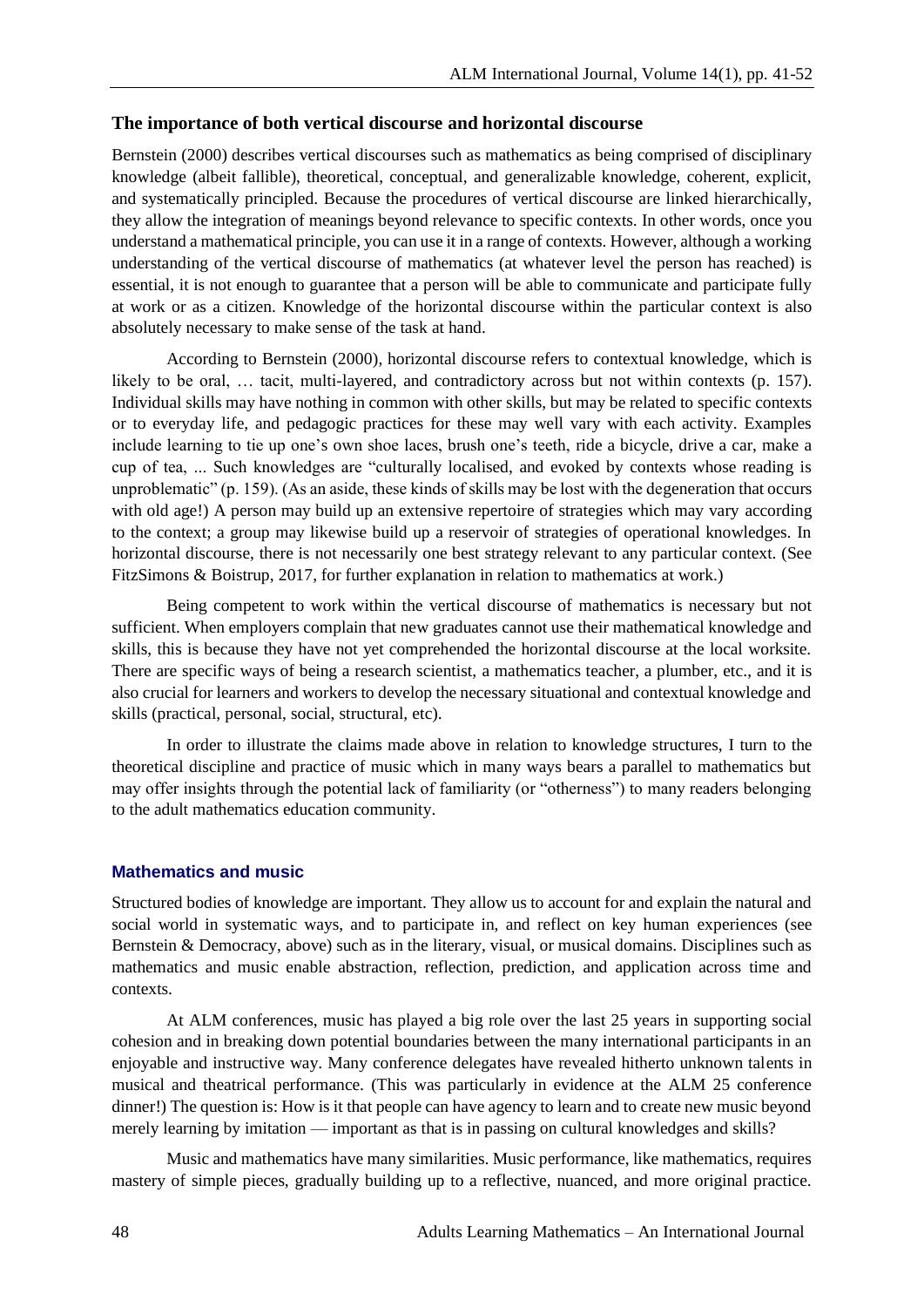Formal music education, theoretical and practical, offers insight into musical conventions and boundaries, even if only in order to violate them! Mathematics and music are both pan cultural, with historical and cultural variations, including ethno-mathematics or ethno-music, and are available to all of us as part of our humanity, in theory at least: for example, rhythmic clapping and community singing. Mathematics and music each have: (a) a structured body of knowledge which is ever evolving, (b) a codified set of symbols with universally accepted meanings within the discipline, and (c) several different sub-fields (instrumental & vocal specialisations, genres etc. in music; specialisations such as algebra, geometry, statistics, etc. in mathematics), each with their own rules, but within the framework of a vertical discourse. In an era where integrated STEM [Science, Technology, Engineering, & Mathematics] education is widely promoted, in some form of interdisciplinary education, there is no reason why music should not be included — perhaps as a form of technology. In FitzSimons (2001) I offer an example of my own experience of integrating disparate disciplinary structures in workplace mathematics and statistics education.

Music, like mathematics, also has the possibility of knowledge and skills leading to performance being passed on through an oral tradition, often culturally specific, and displayed/performed in contextually appropriate settings. In music, popular social and cultural songs are sung on appropriate occasions, and are a valuable means of social cohesion, for example: Happy Birthday, Auld Lang Syne, Danny Boy (Londonderry Air), Will Ye Go Lassie Go? In mathematics, most children have the opportunity to learn counting rhymes, songs, and related stories. Both vertical and horizontal discourses exist in music and mathematics: knowing what to do, how to do it, where, why, and when.

As in mathematics, there are obvious differences between professional, amateur, and novice musicians. The more skilled and knowledgeable the musician, the easier it is for them to confront and solve unexpected problems that may arise in the form of being asked to sight-read and perform an unseen piece of music, or even to perform it in a different key (transpose it up or down). When you are confronted with a piece of sheet music, what do you see? Does it have any meaning for you? What meaning you make depends on where you are on the continuum of expertise. Is it too much of a stretch to imagine that the task of interpreting an unfamiliar page of music is parallel to how mathematics appears to many adults? What are the consequences for people with a limited, interrupted, or discontinuous mathematics education? Do they feel confident, feel included, and are they able to participate in this human activity? How will learning only "the maths you need" for a certain job at a certain moment in time help people to live in the world in our uncertain times?

### **A brief example**

In work I did recently to support young adult learners returning to study mathematics and their tutors and in a numeracy program situated in a learning outcomes framework, the Measurement outcome stated:

Can use straightforward measurement and the metric system to estimate and measure for the purpose of interpreting, making or purchasing materials in familiar practical situations.

It contained three Elements: Mathematical knowledge and techniques, Language, and Interpretation. These were elaborated using active verbs such as estimate, choose, use, read, convert, calculate, interpret, and decide on reasonableness.

At first glance, these sound reasonable, and the document offered possibilities for holistic assessment. However, there are several things to observe. First, the language implies rule following, and clearly measurement should be appropriate, and accurate to appropriate levels. Although it is important that these learners should be familiar with parts of the metric system listed, the document did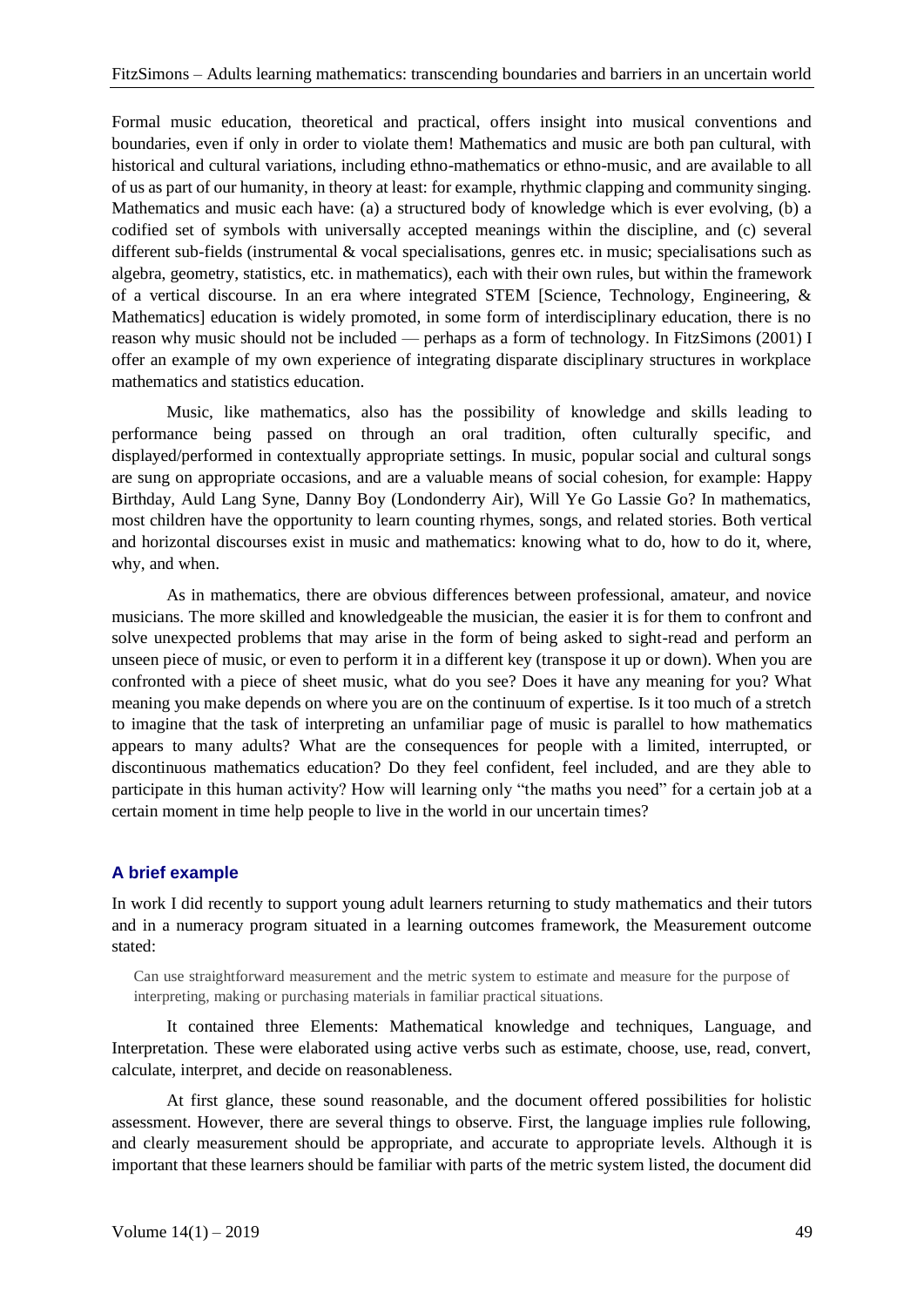not invite them to pursue related mathematical questions of their own, and it offered no intimation of a holistic system of measurement, the Système Internationale or SI. It is likely that some learners in the group had not yet developed a secure understanding of the decimal number system, or even the basics of whole numbers, and none of the small number of professional staff had any post-school mathematics qualifications. There was no underpinning structure of the mathematics available to assist the teaching staff in identifying predictable knowledge gaps or to demonstrate to staff and learners how the various mathematical outcomes fit together. The selection of a collection of well known, but not necessarily well understood, metric units and prefixes limits the ability of learners to see the bigger picture and develop their own knowledge in this area. As such, it is not clear how learning outcomes such as this could engender the creativity, problem solving, and critical thinking (Gray, 2016) in relation to the learners' mathematical knowledge.

In the limited space here it is not possible to outline a whole teaching program, but here are some possible early approaches in classes of learners with diverse and intermittent histories of schooling (in no particular order). Ideally, the learners should be working in small groups.

- Explore the history of the basic metric units of length and mass, and the use of water in the latter
- Construct a portable "metre ruler" (e.g., from foldable soft cardboard) and, when appropriate, subdivide it into decimetres and centimetres; similarly with common & decimal fractions, and percentages, in order to anchor meanings and build cross-connections
- Explore (together) the origin, etymology, and use of language in the (invariant) metric prefixes, and gradually build up a metric table for each learner or group of learners
- Extend the meanings of prefixes to introduce the concept of powers of 10, eventually using exponential notation when appropriate (e.g., 102)
- Use the internet to investigate very large and very small numbers
- Collect food packaging (e.g., rectangular boxes, cans), and analyse the mathematical information on the labels; also draw out relations between lengths, surface areas, volumes, and capacity
- Problem solve how to deal with irregular shapes
- Develop embodied knowledge about the approximate length of 1mm, 1 cm, 1 metre, etc., also the mass of various common items weighing a gram, 100 gram, 500 gram, a kilogram etc.

On a larger scale, invite learners to participate in projects involving measurement and data where they can achieve concrete outcomes within given mathematical and other parameters; where possible these should be agreed upon by teacher/tutors and learners alike. These could include designing activities and explaining the reasoning to others. Most importantly, these projects offer the opportunity to confront reality with its inherent constraints, and where the best mathematical solution may not be the best in practice or may not even be feasible at all. For example:

- In the local community space, indoors or outdoors, (re)design or renovate an existing space; or organise a theme-based walking tour or fun run for community members.
- Collect, analyse, interpret, and present data in order to argue for or against a case concerning a locally important issue
- Collect information on health & nutrition, keep diaries of relevant food intake over a given period of time, prepare and serve a meal to others in keeping with recommended food guidelines.

It may also be feasible to involve learners in the assessment of such projects, particularly those of other groups (see, e.g., Hahn & Vignon, 2019); even evaluating the project as a whole. Such projects expose the learners to both the vertical discourse of mathematics and the horizontal discourses of the tasks. They also have the potential for learners to notice serious flaws in their mathematical calculations, reasoning, or assumptions in a much more memorable way than textbook learning could ever do. The logic underpinning such activities is to invite the learners to actively participate in the world of mathematics in ways that have meaning for them, and to see mathematics as both a means towards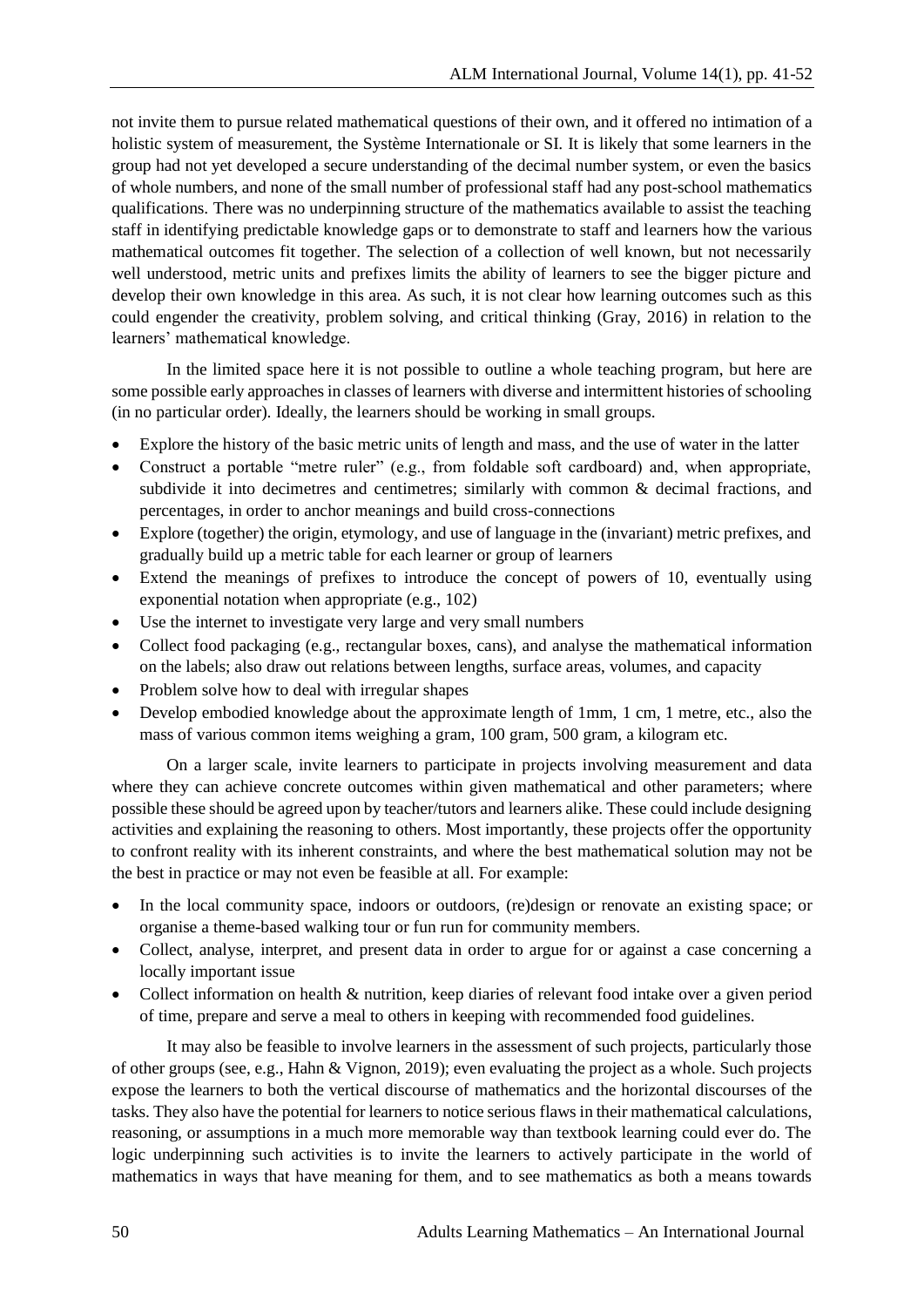achieving an outcome or to support making a decision, and as something that is part of our common humanity (cf. Fischer, 1993).

## **Conclusion**

Although there are obviously many other theoretical and practical approaches to adult education (see, e.g., FitzSimons, 2010), this article does not attempt to reflect directly on any particular teaching practice. I have drawn predominantly on the work of Bernstein (2000) to argue for the importance of developing structural knowledge in the discipline of mathematics, from the earliest educational levels. At the same time, adults need to be as fully aware as possible of the given contextual setting of the situation they are addressing, in order to be able to recontextualise the mathematics they know in ways that are adequate and appropriate to that situation. Communication and recontextualisation are multidirectional processes to understand and inform the thinking of ourselves and others.

As Bernstein (2000) argues, abstract theoretical knowledge enables society to conduct a conversation about itself, and to imagine alternative futures; and access to "unthinkable" knowledge enables the possibility of new knowledge creation (i.e., through curiosity, creativity, innovation). For a person to have agency, to have confidence, to feel able to be included, to have the right to participate in the discourse of the discipline of mathematics, and to be able to learn new things and to create (locally) new knowledge, they must have access to the most relevant, structurally supported and connected mathematical knowledge, which is at the same time flexible enough to meet their contextually specific demands. This means that they should be able to recognise the same or similar mathematical structures in novel contexts and transform the mathematics they already know, creating a potentially innovative and workable solution in that particular context.

Learning outcomes in adult and vocational education often tend to abstract the lived experiences of adults from the power relations of work and life and to negate the possibilities of understanding and criticism. We need to teach adults how to use mathematics to answer back to power at work and in society more generally, going well beyond the mastery of mathematical techniques and the following of sets of instructions without question. For this reason, to paraphrase the words of one reviewer, we need to be alert to adult mathematics education contexts that undervalue structural mathematics.

In stressing the importance of taking into account technological innovation and rapid change globally, rather than a backward looking orientation on the reproduction of assemblages of skills of the past, I raise the following question: Do we, as adult mathematics education teachers and researchers, not have an ethical responsibility to ensure that our students, at whatever level, develop more secure and connected content knowledge in order for learners to have the possibility of transcending the boundaries and barriers at work and elsewhere in an uncertain world. Without access to both vertical and horizontal discourses, often invisible boundaries and barriers will be very difficult to transcend.

#### **Acknowledgements**

I would like to acknowledge my colleagues Tine Wedege and Lisa Björklund Boistrup. Thank you to Tine, for "saving" me from premature retirement by inviting me to join her Swedish Research Council project: Adults Mathematics: In Work and for School, and thank you to Lisa for continuing with the project and beyond. I also thank Lisa for her comments on an earlier draft of this article. Thanks also to the thoughtful comments of the reviewers.